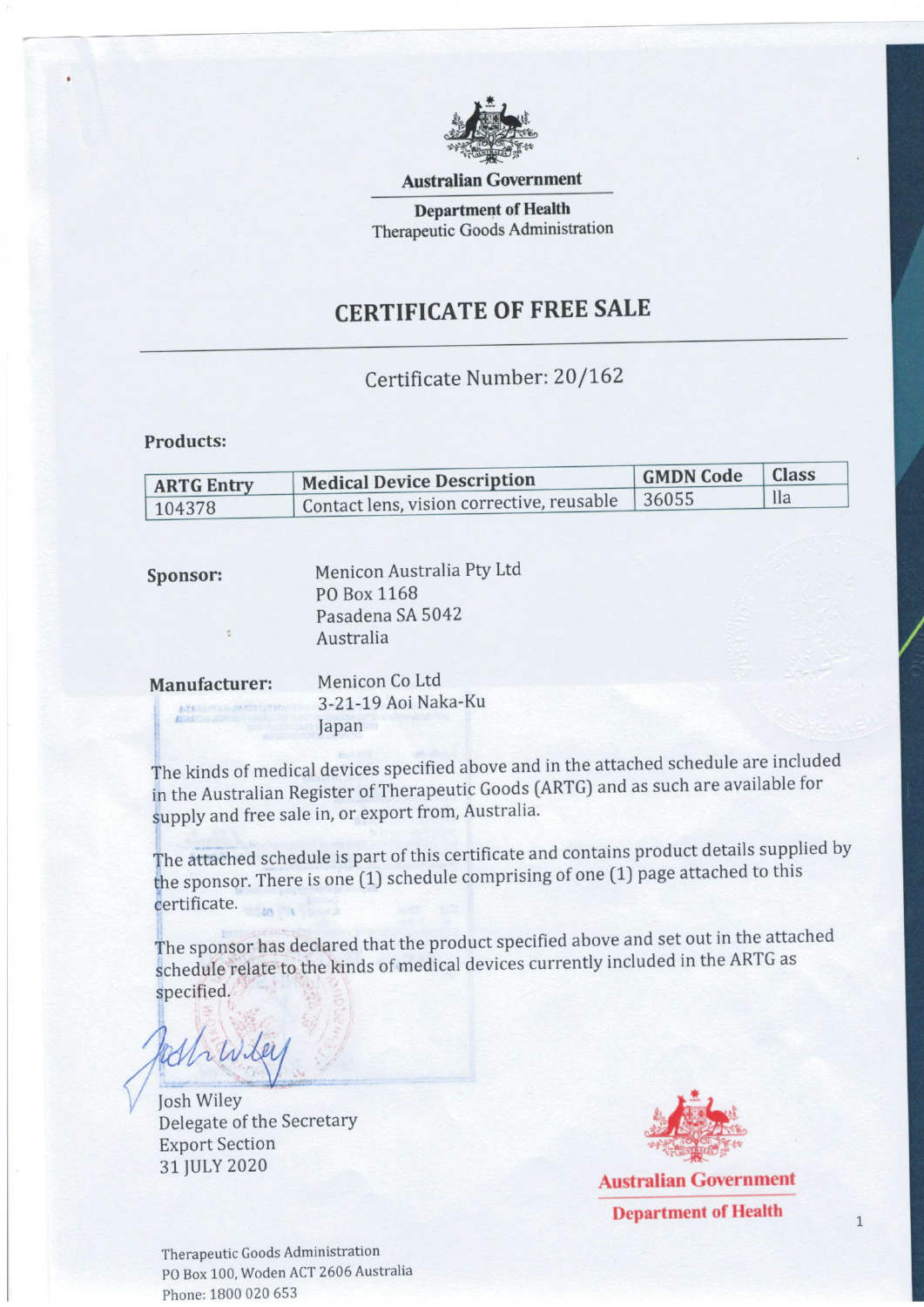

I, Tegan Long, an officer of the Department of Foreign Affairs and Trade, Adelaide, having been duly authorised by the Secretary of the Department of Foreign Affairs and Trade, DO HEREBY CERTIFY that the signature/seal/stamp Josh Wiley, Delegate Of The Secretary, appearing on the document/s attached hereto is the true signature/seal/stamp of Josh Wiley. In so certifying, neither I nor the Department of Foreign Affairs and Trade, Adelaide endorse, verify or make any statement as to the accuracy, truth, legality or otherwise of the contents of the document or the purposes for which the document may be used. Neither I nor the of the use of, or reliance on, the document or its contents. I provide no undertaking that I have read the Department of Foreign Affairs and Trade, Adelaide accept liability for any loss, damage or injury arising out contents of the document.

GIVEN under my Hand and the seal of the Department of Foreign Affairs and Trade, Adelaide the 27th day of August, 2020.

DFI A'



|                                                                                     | TONG LANH SU OUAN NUGC CHEHEN VIET NAM TALE IT MI, O-KTRÂY-LEA<br>CONNILATE CENERAL OF THE SOCIALIST EFFORLIC OF VIETNALI IN SYDNEY, ALSTRALIA<br>CHUNG NIIAN/HOP FEAT HOA LANH SU<br>CONSULAR AUTHENTICATION |  |  |  |
|-------------------------------------------------------------------------------------|---------------------------------------------------------------------------------------------------------------------------------------------------------------------------------------------------------------|--|--|--|
| 1. Ouôe gin:                                                                        | Việt Nam                                                                                                                                                                                                      |  |  |  |
| Country:                                                                            | Vietnam                                                                                                                                                                                                       |  |  |  |
|                                                                                     | Giás tờ, thì liêu này                                                                                                                                                                                         |  |  |  |
| itis Public decument                                                                |                                                                                                                                                                                                               |  |  |  |
| 2. do One (bit):<br>Has been signed by                                              | Keemky.                                                                                                                                                                                                       |  |  |  |
| 3. Vel chile dania: OFFICER                                                         |                                                                                                                                                                                                               |  |  |  |
| Acting in the capacity of                                                           |                                                                                                                                                                                                               |  |  |  |
|                                                                                     | 4. Và con dâu của VP 56 Ngoại giao và Thường mại Úc tại Adelaide                                                                                                                                              |  |  |  |
|                                                                                     |                                                                                                                                                                                                               |  |  |  |
| Bears the seath temp of Chance of Chance of Core in the Core of Boreton Affairs and |                                                                                                                                                                                                               |  |  |  |
|                                                                                     |                                                                                                                                                                                                               |  |  |  |
| Được chứng nhân/hợp pháp hóa lãnh sự                                                |                                                                                                                                                                                                               |  |  |  |
|                                                                                     | Certified                                                                                                                                                                                                     |  |  |  |
| Xit-m<br>5.1 <sub>1</sub><br>Sydney<br>At                                           | 6. Near 17 109 0020                                                                                                                                                                                           |  |  |  |
|                                                                                     | 7. Co quan cap: TLSQ NUOC CHXHC                                                                                                                                                                               |  |  |  |
| <b>CONSULATE GENERAL OF THE</b>                                                     |                                                                                                                                                                                                               |  |  |  |
|                                                                                     |                                                                                                                                                                                                               |  |  |  |
| 625mg                                                                               |                                                                                                                                                                                                               |  |  |  |
|                                                                                     |                                                                                                                                                                                                               |  |  |  |
|                                                                                     |                                                                                                                                                                                                               |  |  |  |
|                                                                                     |                                                                                                                                                                                                               |  |  |  |
|                                                                                     |                                                                                                                                                                                                               |  |  |  |
|                                                                                     |                                                                                                                                                                                                               |  |  |  |
|                                                                                     |                                                                                                                                                                                                               |  |  |  |
|                                                                                     |                                                                                                                                                                                                               |  |  |  |
|                                                                                     |                                                                                                                                                                                                               |  |  |  |
|                                                                                     |                                                                                                                                                                                                               |  |  |  |